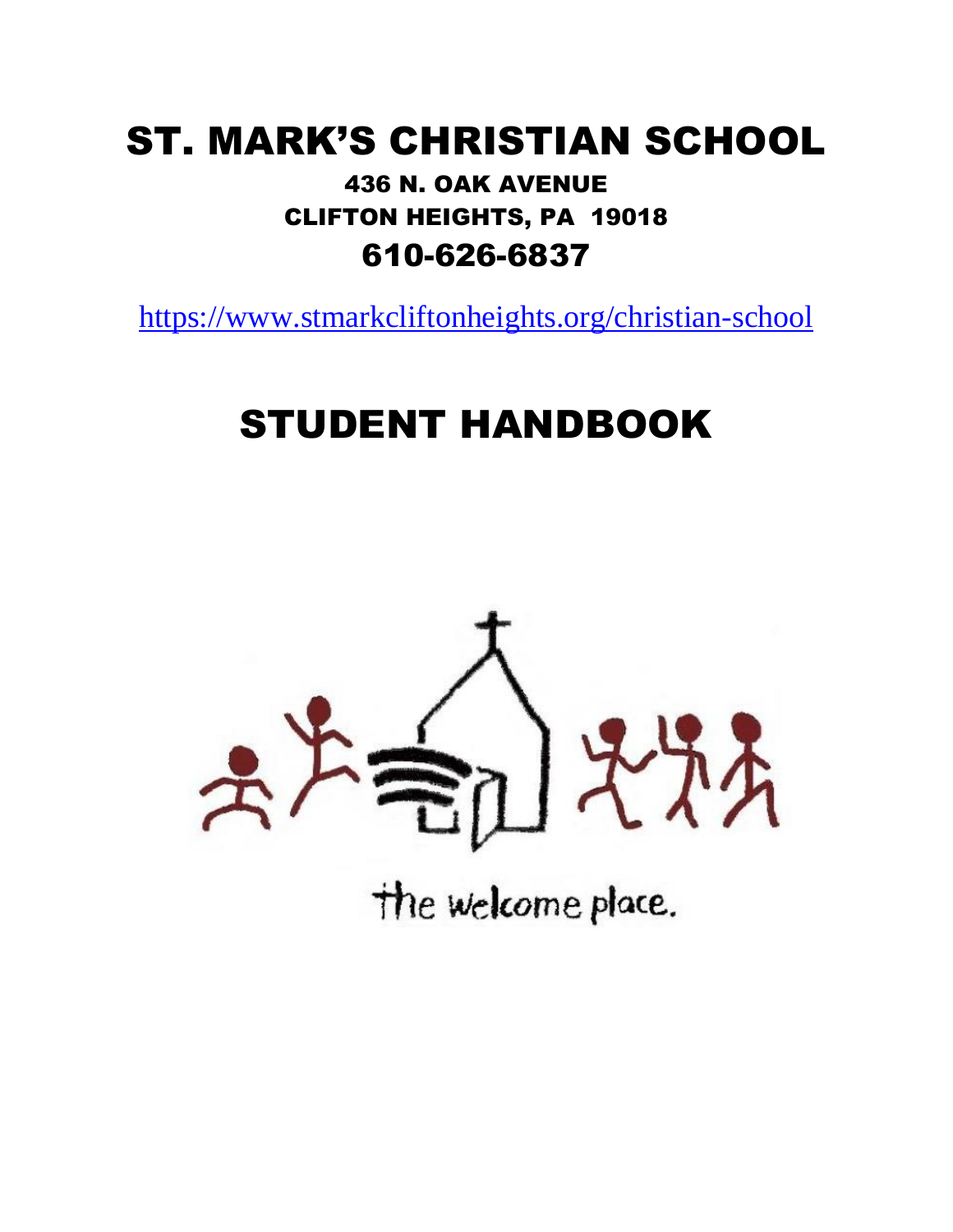# ST. MARK'S CHRISTIAN SCHOOL

#### **436 North Oak Avenue, Clifton Heights, PA 19018 610-626-6837**

# **https://www.stmarkcliftonheights.org/christian-school**

The information on this page points you to specific sections of our Student Handbook that are especially important. Please read these sections, sign the receipt at the bottom of this page and return a copy of this page to Kathy Cosentino by September 10.

**Speed Limit** - Page 3 - drive no faster than 5 MPH when dropping off or picking up.

**Second Set of Clothes** - Page 3 - Send a second set of clothes for your child(ren) to School in a large zip-loc bag which should be labeled with her/his name

**Call If Your Child Will Be Absent or Late** - Page 3 - Please call us as soon as you can if your child will be absent or late.

**Lateness Fees** - After Care and School -Pages 3 and 7 - Please read these sections of the Handbook very carefully. Also note that we have different lateness policies for the After Care and School programs

**Allergies to Food** - Page 4 - Please read this section very carefully.

**Bathroom Incidents** - Page 4 - Please read this section very carefully.

**Children Who Receive DCIU or Other Organization Services** - Page 5 - Please read this section very carefully.

**Immunization** - Page 7 - Please read this section very carefully.

**School Closings/Snow Procedures** - Page 9 - Our Upper Darby School Closing Number is **452**. We follow their quidelines. Please read this section of the Handbook very carefully.

**Tuition** - Page 10 - Tuition is due the first of the month. Please also read this section of the Handbook very carefully. There will be no exceptions to our due dates and procedures.

**Calendar** – Our 2020-2021 calendar is posted on our FaceBook page.

✙ ✙ ✙ ✙ ✙ ✙ ✙ ✙ ✙ ✙ ✙

By signing below, I acknowledge that I have read the above summary and the specific Handbook sections that are referenced.

Name the contract of the contract of the contract of the contract of the contract of the contract of the contract of the contract of the contract of the contract of the contract of the contract of the contract of the contr

**ST. MARK'S CHRISTIAN SCHOOL**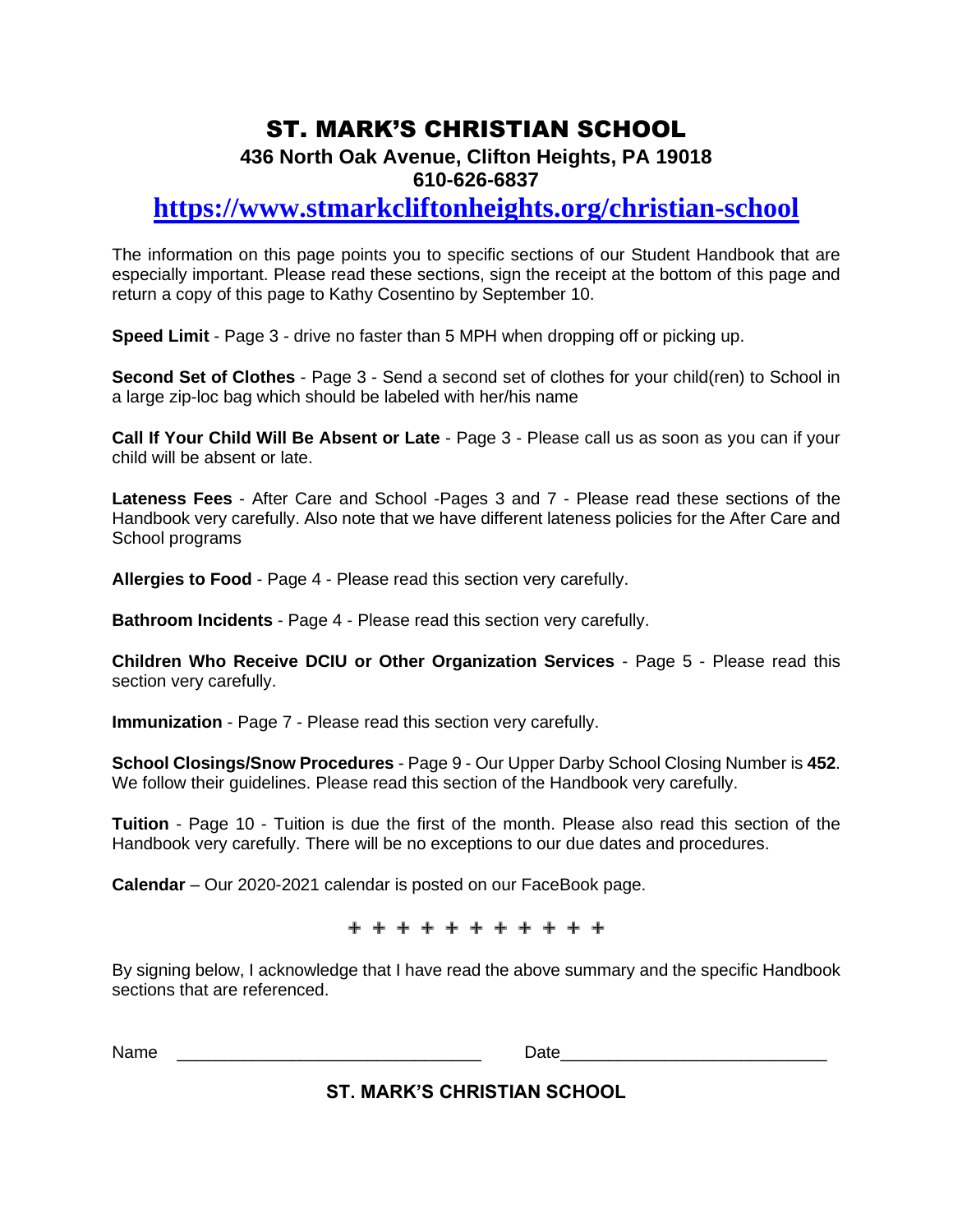#### **INDEX TO POLICIES IN STUDENT HANDBOOK**

Absence/Lateness 3 Accident 3 After Care Lateness Fees 3 After/Before School Care (Before/After Care) 5 Allergies to Food 4 Arrival/Departure 4 Attire - School (School Attire) 9 Bathroom Incidents 4 Bathroom Visits By Children 5 Before/After School Care 5 Calendar - School 9 Children Who Receive Services Through the DCIU or Other Child Services Org. 5 Communications 6 Departure 6 Discipline Policy 6 Eating/Food 7 Food Allergies (Allergies to Food) 4 Grievance - Parental - Procedures 8 Guardian/Parent Responsibilities (Parent/Guardian Responsibilities) 3 Illness 7 Immunization 7 Lateness/Absence (Absence/Lateness) 3 Lateness Fees 7 Lunches 7 Organization 2 Parent/Guardian Responsibilities 3 Parental Grievance Procedures 8 Philosophy 2 Policies and Procedures 2 Potty Training 8 Programs 8 School Attire 9 School Calendar 9 School Lateness Fees 9 Snack/Party Procedures 9 School Closings/Snow Procedures 9 Tuition 10 Welcome<sub>2</sub> Withdrawal 10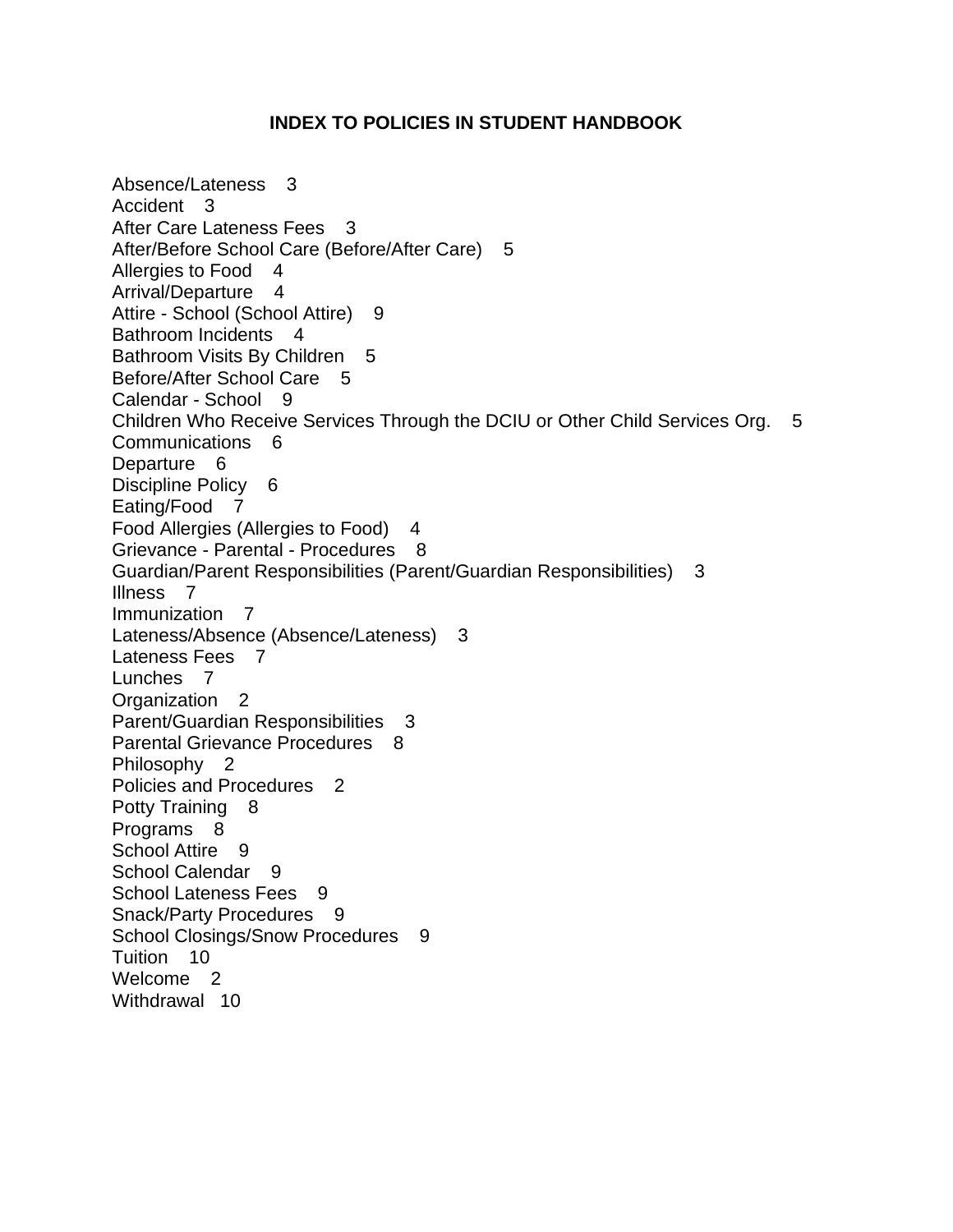# ST. MARK'S CHRISTIAN SCHOOL

**436 North Oak Avenue, Clifton Heights, PA 19018 610-626-6837**

### **https://www.stmarkcliftonheights.org/christian-school**

# **STUDENT HANDBOOK**

St. Mark's Christian School's mission is to provide a quality education that gives children the knowledge and wisdom to pursue future educational and vocational opportunities in God's good creation.

#### **WELCOME**

We are delighted to be a part of your child's life by providing a quality, age-appropriate educational program. We are glad that, together, we will share in the progress and growth of your child. We believe that you, the parents/guardians, are the most important people in your child's life. You spend the most time with your child and you are the ones who know the most about your child. It is, therefore, important that we work together cooperatively. Please read this handbook carefully and use it as a guide. It contains all of our policies and procedures pertaining to the children in our care. If you have any questions, please direct them to Kathy Cosentino, our Christian School Director. We appreciate the opportunity to serve you in Christ.

#### **PHILOSOPHY**

St. Mark's Christian School recognizes that children are individuals who grow and develop at their own pace. The learning environment should be one that allows each child to feel some measure of success regardless of his/her skill level. When children feel successful, they gain the self-confidence necessary to meet the next challenge. A special emphasis must be placed on developing a positive self-image. Only when children feel good about themselves can they learn to love, respect and appreciate the world around them.

#### **ORGANIZATION**

St. Mark's Christian School is a ministry of St. Mark Lutheran Church. The School was founded in 1978. It is a non-profit, interracial and non-political institution where all of the funds earned by the School are reinvested into the School. The responsibility for running the School lies with the Christian School Board which consists of the Pastor and members of the church at large.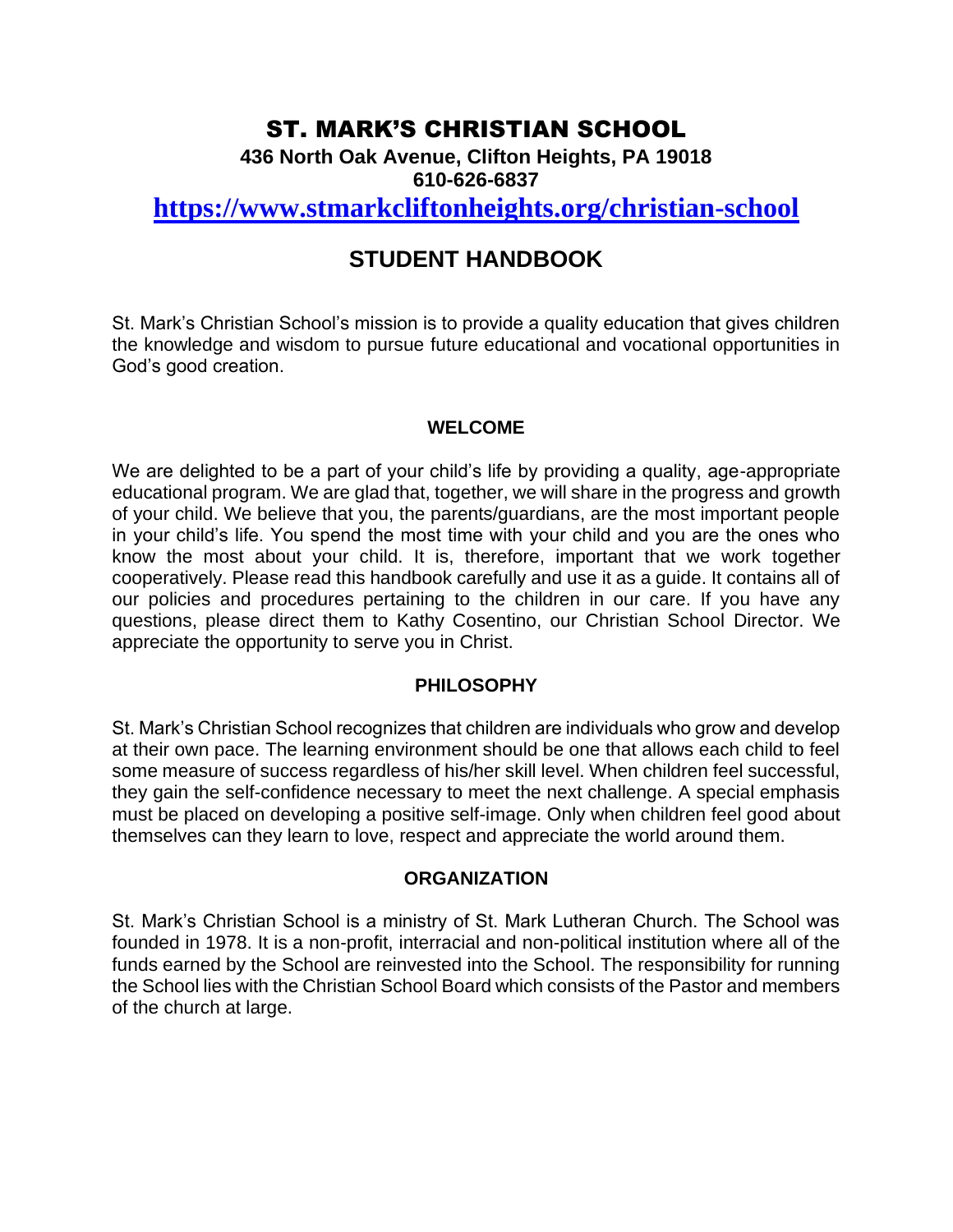#### **POLICIES AND PROCEDURES**

In this section, our handbook lists Parent/Guardian Responsibilities first because we believe that, while it takes a whole village to raise a child, the parental role is of primary importance. All other policies and procedures are listed alphabetically for ease of reference. Please note that we have referred to "child" throughout this handbook. If you have more than one child enrolled in our School, "children" will apply to you.

#### **PARENT/GUARDIAN RESPONSIBILITIES – PLEASE**

 $\sqrt{ }$  Dress your child appropriately for active play.

✓ Reinforce appropriate play behavior and limits.

✓ **Drive slowly in our parking lot (5 MPH)** when dropping off or picking up your child. Please be aware of others that may be around you.

✓ **Send a second set of clothes to School that are clearly labeled with your child's name.** These will remain in your child's cubby and will be used if they are needed.

✓ Remember that School hours begin at 9 am and end at a time that varies depending on the program in which your child is enrolled (see the **PROGRAMS** section) and make every effort to have your child at School, and picked up from School, on time - late arrivals tend to disturb the flow of the class.

✓ Call us if your child will not be attending School on any day. Also, please call if your child will be arriving late, i.e., any time after 9 am.

✓ If you need to talk to your child's teacher, call and schedule an appointment. The teacher will make every effort to return your phone call within 24 hours. If you are coming to the School to meet with your child's teacher at the end of the day, please wait until all children have been dismissed before coming up the ramp to the door.

#### ✓ **READ ALL CORRESPONDENCE THAT IS SENT HOME WITH YOUR CHILD.**

- ✓ **READ OUR HEALTH POLICY** which is Exhibit A in this handbook.
- ✓ Inform us **IMMEDIATELY** of any changes such as:
	- ✓ Address or telephone number.
	- ✓ Place of employment and/or telephone number.
	- ✓ Person to contact in case of an emergency.
	- ✓ Authorized person(s) designated to pick up your child(ren).
	- ✓ Any changes at home which may affect your child's day at School.

#### ✟ ✟ ✟

#### **ABSENCE / LATENESS**

Call the School before 9 am if your child will be absent or late.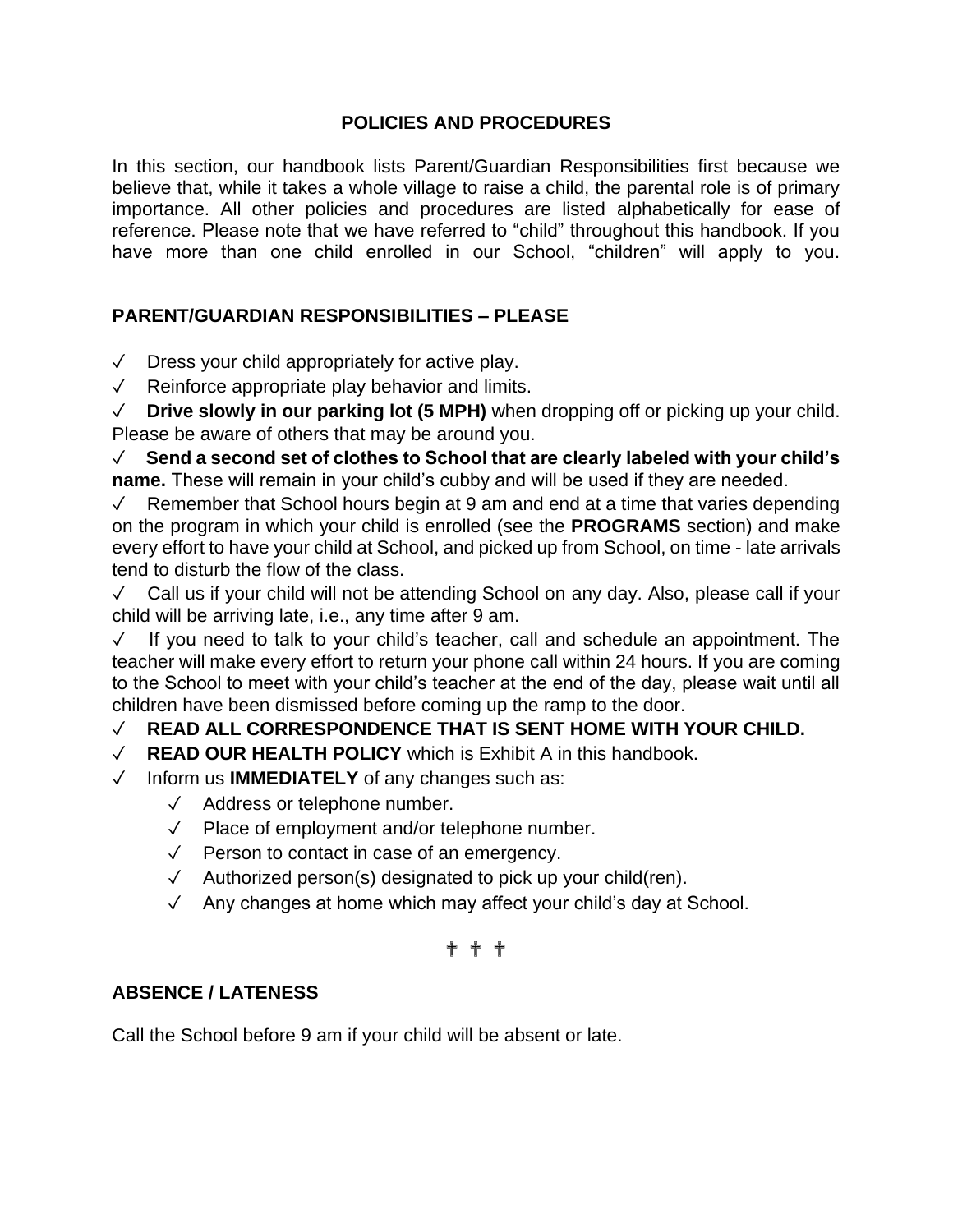#### **ACCIDENT POLICY**

When your child has an accident, the action taken is dependent on the nature of the injury. A minor scrape is washed with antibacterial soap and water. A more serious, but still minor, cut or bump that results in a slight swelling requires the staff member to fill out an accident report and appropriate action is taken, i.e, ice is applied. Any accident that results in an injury more serious than a bump or cut or that involves the child's head or face requires staff to notify parents by phone immediately. All staff are trained in pediatric CPR and have first aid training.

#### **AFTER CARE LATENESS FEES**

A fee for late pick up from our After Care Program begins at 6 pm as follows:

You pick up your child between 6:01 and 6:15 A fee of \$10 is payable You pick up your child between 6:16 and 6:30 A fee of \$20 is payable

These fees are due **IMMEDIATELY** at the time of late pickup.

#### **ALLERGIES TO FOOD**

St. Mark's Christian School takes very seriously the food allergies of its children. All allergies, food and otherwise, must be reported to us at the time each child is registered to attend our School and at any time when a new allergy is identified for a child. We keep current records of all food and other allergies and a list is posted in each classroom.

Before any food item is purchased, the label is carefully read. We do not purchase food items that contain or are manufactured in a plant which processes nuts, tree nuts and/or eggs.

We do not permit our children to share food that they have brought to School with other children. We do not permit the distribution of unlabeled food items to any of our children on a regular basis. The exceptions are in the case of birthday celebration items which are sent in by parents. Parents of children with food allergies are asked to send a supply of cupcakes or other items which can safely be eaten by their children. These items are placed in our freezer and made available to children with food allergies during celebrations.

We rely on our children's parents to follow prescribed dietary guidelines for their child or children if they have food allergies and we will permit children to eat the food items provided by their parents.

Our children wash their hands before and after they eat lunch and snacks during School hours and we regularly have our children use a hand sanitizer made for children. Our tables are washed down, using products recommended in the 2011 Pennsylvania Guidelines for Management of Food Allergies in Schools, on a regular basis. These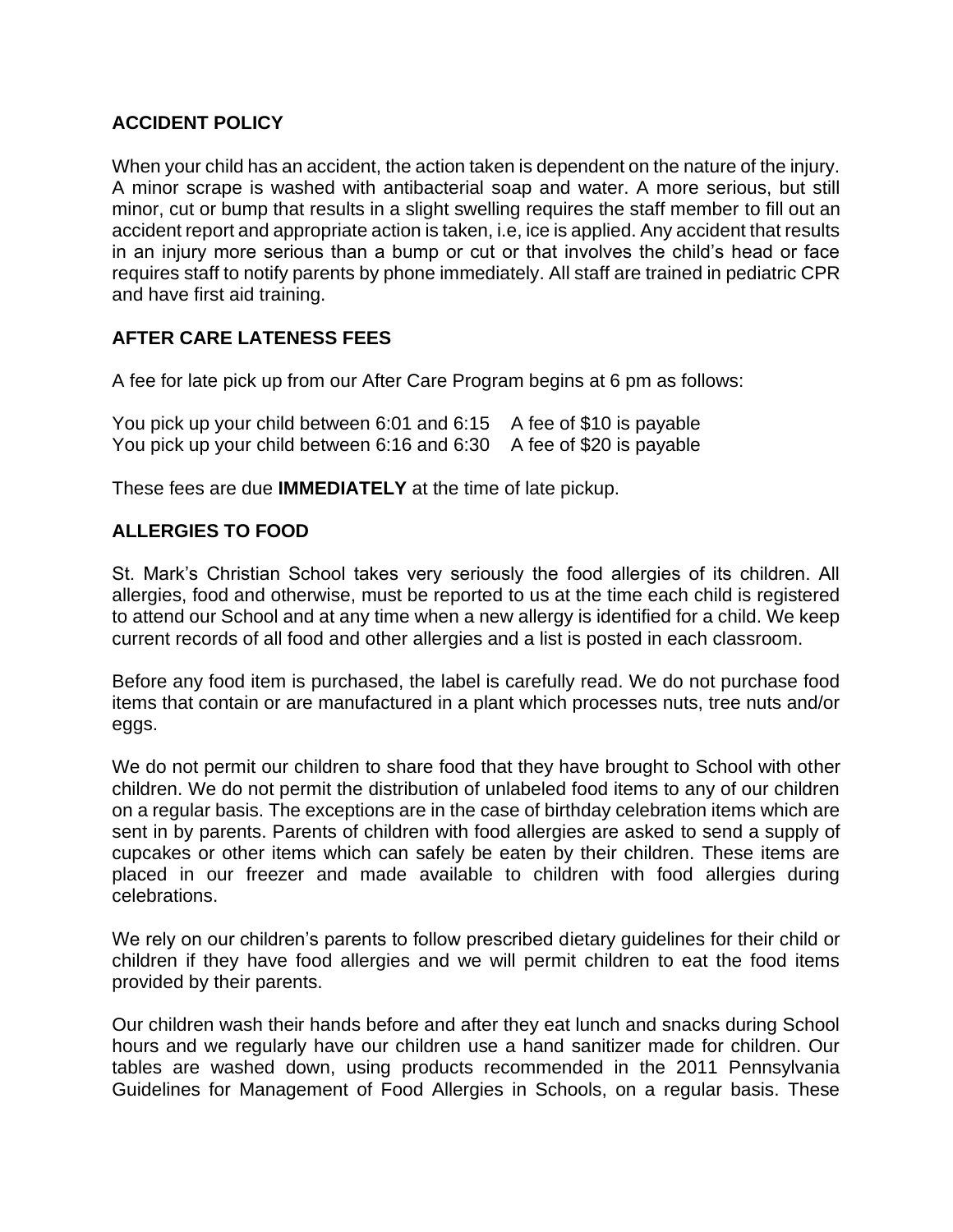procedures are for the purpose of preventing contamination of objects used by our School by food to which some children may be allergic.

#### **ARRIVAL**

Walk your child to her/his classroom if you can reasonably do so. Note that the parking lot is **ONE WAY** coming in from Oak Avenue and exiting at Crestwood Drive. The speed limit is **5 MPH**. It is **VERY IMPORTANT** that everyone adhere to these policies.

Any child arriving after the doors are closed at 9 am will be met by a teacher and escorted to her/his class by that teacher. Parents, please give goodbye hugs and kisses at the door when your child is late. In the case of a child who is upset about something on a morning when s/he is late, please tell the teacher who meets you at the door and she will permit you to escort the child to her/his classroom door.

#### **BATHROOM INCIDENTS**

We understand that there will be occasional, isolated bathroom accidents. It is our experience that accidents frequently occur during the first month of School or in the first weeks after our Christmas break when children are adapting to a new environment. We are prepared for, and can manage, occasional accidents.

However, some children, who were potty trained, regress when they begin School. In the event this happens, we are forced to contend with numerous instances of cleaning up and clothing changing, which detracts from the learning experience. After October 1 of the School year, if a child experiences more than an isolated, occasional potty training accidents, the parent(s)/guardian(s) will be assessed a \$10 per incident charge.

#### **BATHROOM VISITS BY CHILDREN**

In order to maintain a safe environment for all children, our School has adopted the following bathroom policies:

Kids Time: Any child attending our Before/Aftercare program known as Kids Time will be escorted with a group upon arriving at School. The teacher will remain until they are done. At any other time, morning or afternoon, the teacher will make sure that the bathroom is clear of all younger children before allowing older children to use the bathroom.

Mom's Morning Out: Children are always escorted to the bathroom by a teacher. The teacher remains with the child/children.

All School students go to the bathroom as a group, with their teachers, before snack, before lunch, before going outside and when coming in from the outside. The children are encouraged to practice proper hygiene and to respect one another's privacy. Once the child/ren are familiar with the School, they are allowed to use the bathroom independently.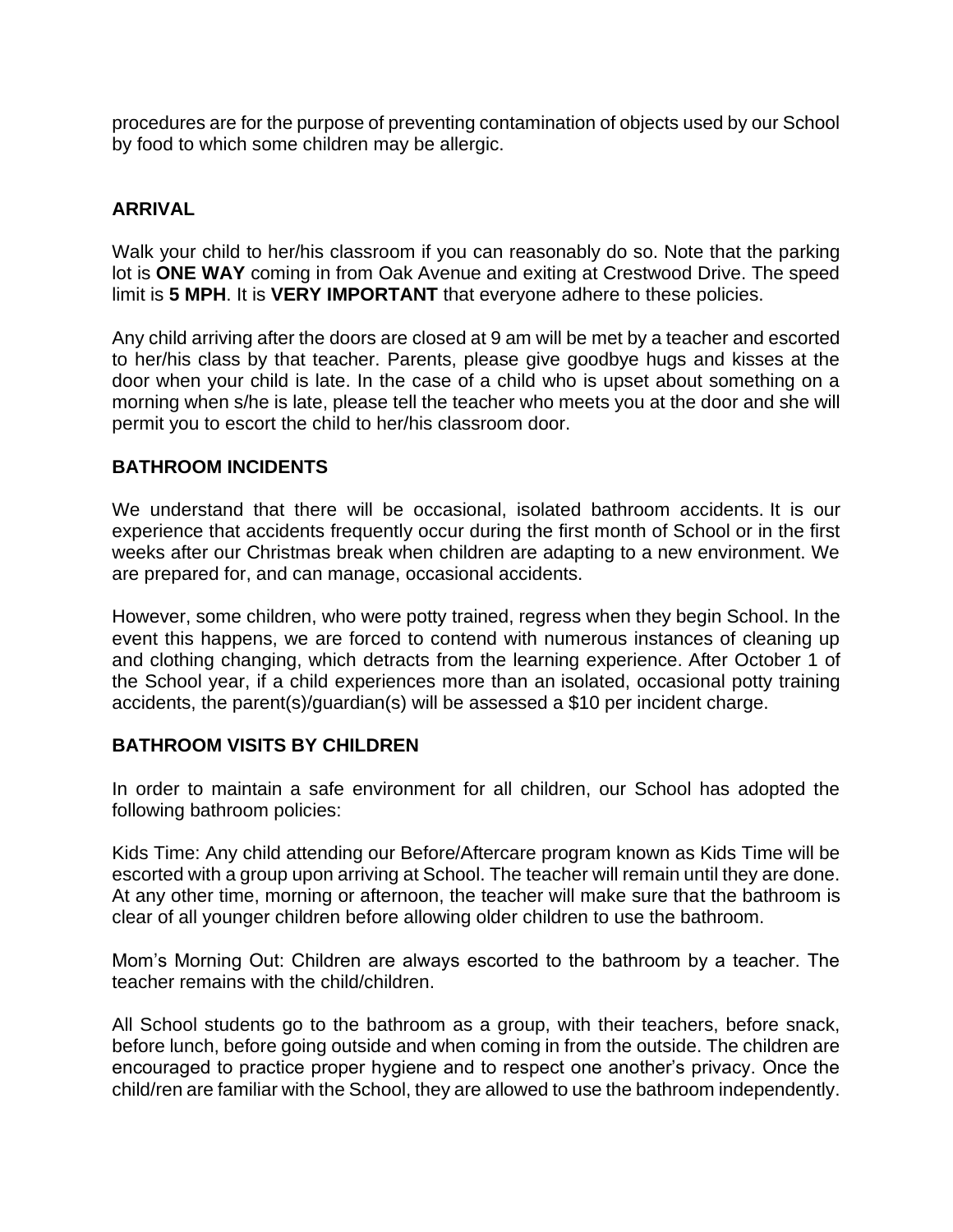Only one child goes at a time and the teacher keeps track of the child, making sure that they are all right in the bathroom.

#### **BEFORE/AFTER SCHOOL CARE**

We offer a before and after School program for an additional \$4 per hour. There is a requirement of one hour per day in either before or after care. Calendars are sent home at the end of each month. Calendars are due back to the office, filled out, prior to the  $1<sup>st</sup>$ day of each month. If a child does not have a calendar, they cannot come/stay. You may not "swap" days unless you have spoken to the Director. If you come consistently earlier or later than projected times, you will be rebilled to cover the extra time. **You will be billed based on your projected hours;** payment is due by the 10<sup>th</sup> of each month. **You will not receive a credit for any unused hours.** The final time for pick-up from after care is 6 pm. If your child is not picked up by 6 pm, our lateness policy (see the **AFTER CARE LATENESS FEE** section of this handbook) will apply. There are atomic clocks hanging over the doors to the 3's and 4's rooms and they will be used to determine the time of arrival for pickup.

#### **CHILDREN WHO RECEIVE SERVICES THROUGH THE DCIU OR OTHER CHILD SERVICES ORGANIZATION**

Our registration documents ask if your child has been referred or been seen for any services through the DCIU or other child services or is receiving speech therapy. If your answer to either of these questions is Ayes@, a copy of your child=s IEP or IFSP must be provided to us. Depending on your child=s s requirement for services, we may request meetings with you and your child=s therapists and it may be necessary for us to discuss with you whether our School is the best place for your child and whether or not we can provide the type of support that your child needs.

#### **COMMUNICATIONS**

It is essential, at St. Mark, that we have good communications at all times with all parent(s)/guardian(s). If you believe that there are issues concerning your child, please feel free to schedule a meeting with your child's teacher at any time. You may always ask that our Christian School Director be present at any such meeting. If you believe, after having one or more meetings, that your issues have not been resolved, please follow the procedures in paragraphs 2 and 3 of the Parental Grievance Procedures paragraph in this Handbook.

#### **DEPARTURE**

Your child's time for departure is set forth in the **PROGRAMS** section of this handbook. If your child is not picked up by the regular departure time set for her/his class, our lateness policy (see the **School LATENESS FEE** section of this handbook) will apply. There are atomic clocks hanging over the doors to the 3's and 4's rooms and they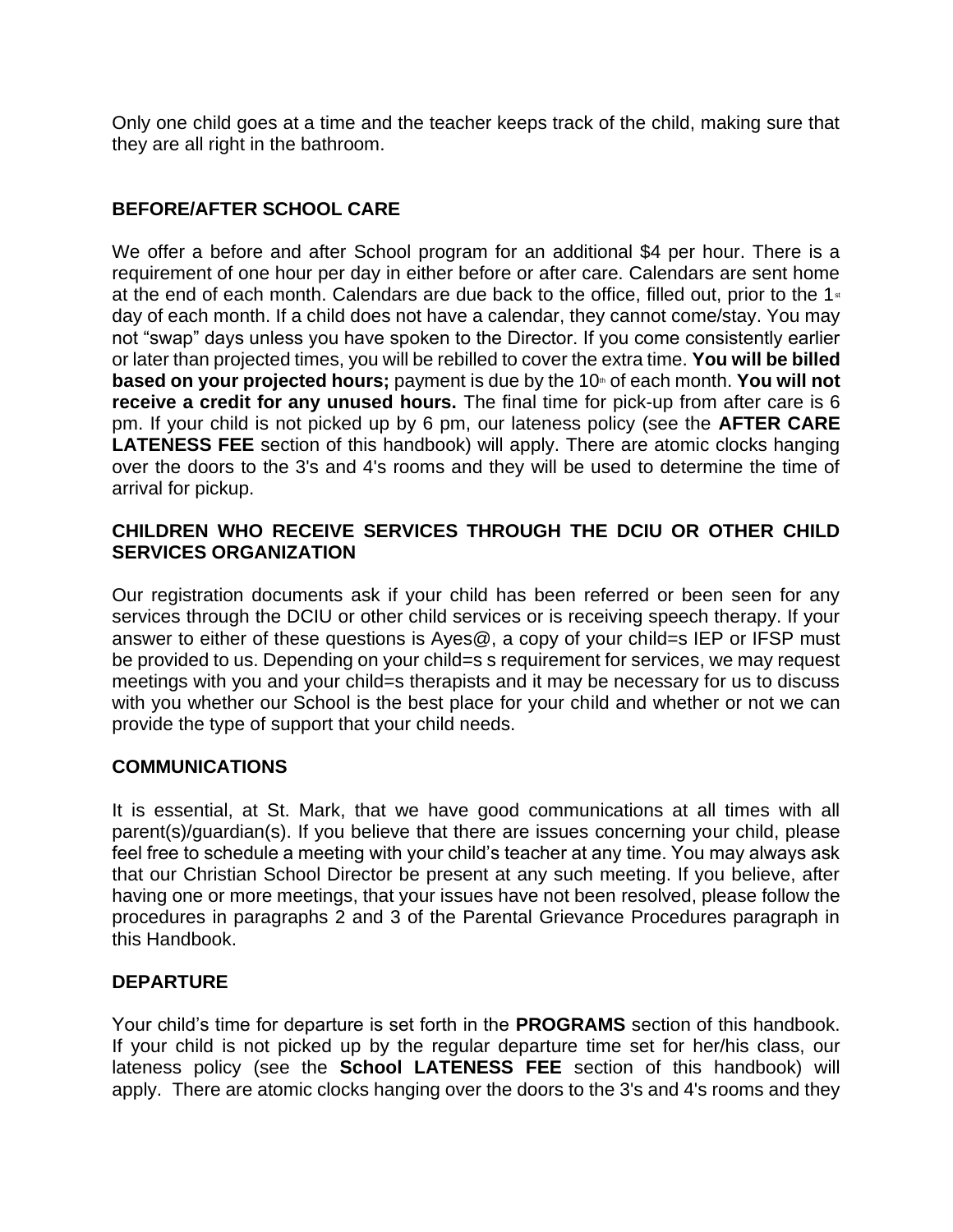will be used to determine the time of arrival for pickup. All full day children will exit at the doors facing Crestwood Drive. All afternoon half day children will exit the doors facing Oak Avenue, All Mom's Morning Out and half day 3's children will exit at the ramp door. Your child's teacher will explain exiting procedures.

Your child will be released only to you, the parent or guardian, or to another adult who has been authorized, in writing, by you as parent or guardian. In order to ensure the safety of all of the children in our care, we reserve the right to ask for ID at any time.

#### **DISCIPLINE POLICY**

Our School strives to create a safe and challenging environment where children experience a minimum of stress and frustration. Children who observe teachers behaving with respect will learn to behave respectfully themselves and this helps to diminish the need for "discipline". Our School's rules and expectations are clearly communicated to our children in a positive form and tone. Typically, children are eager to act appropriately and are praised for doing so. We design activities that are age appropriate in both task and duration to maximize positive interactions. Our teachers also carefully monitor the children's activities to anticipate and diffuse problems before they begin.

Our School follows a policy of positive discipline. All of our teachers and aides have been trained in this method. Our approach is one of positive reinforcement of good or right choices..If a child is acting in an inappropriate manner, a staff person will redirect the child by offering two choices, both achieving the same positive result. If redirection is not possible, the teacher will ask the child to sit down for "take a break", and when they are ready to do what the group is doing, they may come back. Most children, if it gets this far, are eager to return and come back within 25 seconds. The teacher then praises the child for an appropriate behavior within one minute of his/her return.

The children are always encouraged to use their words to express themselves, not their hands; to think of a solution that would make both parties happy and, above all, to work cooperatively as a team.

If a child's behavior problem persists (e.g., multiple think times for the same action within a short time span) or becomes dangerous to the other children in the class (e.g., there is punching, kicking, temper tantrums, etc.) or continues to (a) bully other children, (b) use inappropriate language (ie., including, but not limited to, threats, swearing/cursing, racist remarks or sexually-oriented language) or (c) be disruptive to the classroom to which s/he is assigned, the teacher will bring the child to the Director's office for a talk and sometimes a call to the parents. In extraordinary situations, we will call the parent to have the child removed from the School for the rest of the day. Such situations are rare at our School and are always discussed thoroughly with the child, the teacher and the parent(s)/guardian(s) to determine positive steps toward solution.

#### **Our School reserves the right to discharge a child, after such discussions, if a child continues with his/her disruptive behavior.**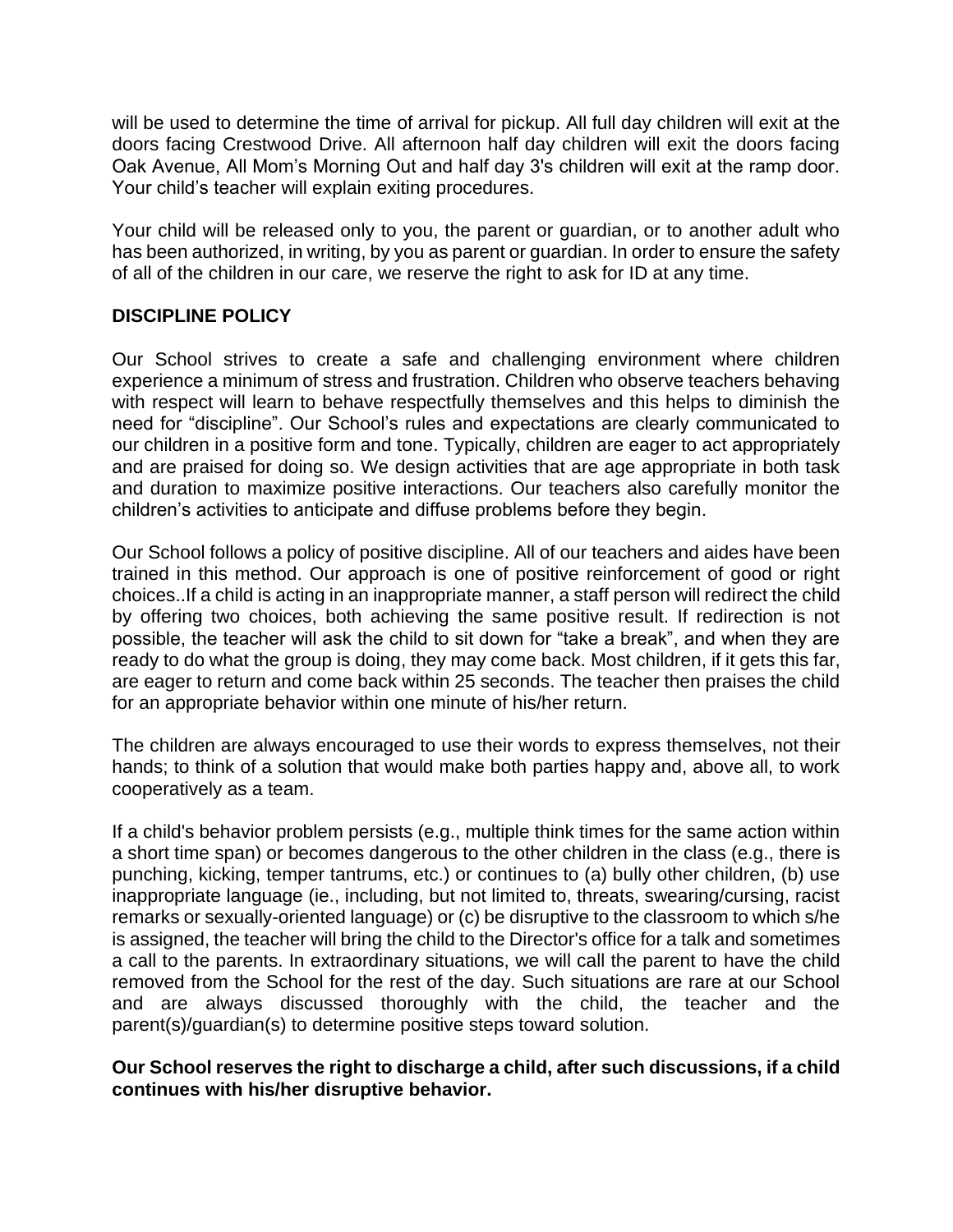#### **EATING/FOOD**

Please advise us if you want us to provide eating guidelines for your child. For instance, if you want us to limit what your child drinks while s/he is eating his/her solid food, please let us know.

#### **FOOD ALLERGIES - SEE ALLERGIES TO FOOD**

#### **ILLNESS**

**Please carefully read our health policy which appears at the end of this handbook as Exhibit A.** In the event that your child becomes ill during the day, we will call the person that you provided as the emergency contact at the time of registration. If we are unable to make contact, we will contact the parent(s)/guardian(s).

#### **IMMUNIZATION**

In accordance with the first page of Exhibit A (Health Policy), your child must have a physical examination and be up to date on immunizations no later than 30 days following enrollment and annually thereafter. We do not make exceptions from this policy for religious reasons.

#### **LATENESS FEES**

Please note that we have two different policies concerning lateness fees - one applies to our After Care Program and one applies to our School Program. These policies are listed alphabetically - one is titled After Care Lateness Fees and one is titled School Lateness Fees. Please read the policy that applies to your child/children carefully.

#### **LUNCHES**

Your child receives a School-supplied snack in the morning and afternoon. Please provide a healthy lunch for your child that is appropriate in size and quality - one-half of a sandwich and fruit or other dessert is an example. Because of allergies, we do not permit children to share any food, other than fresh fruit, that they bring from home. Before we allow your child to eat sweets and snack foods, we ask that they eat their healthy food first. We will always send home any food that you provide which your child has not eaten.

#### **PARENTAL GRIEVANCE PROCEDURES**

Communication between parents and staff is instrumental in assuring the best possible experience for your child and for your family. In the event that other suggestions outlined in this handbook elsewhere are not sufficient in avoiding conflict, the following grievance procedures will be followed: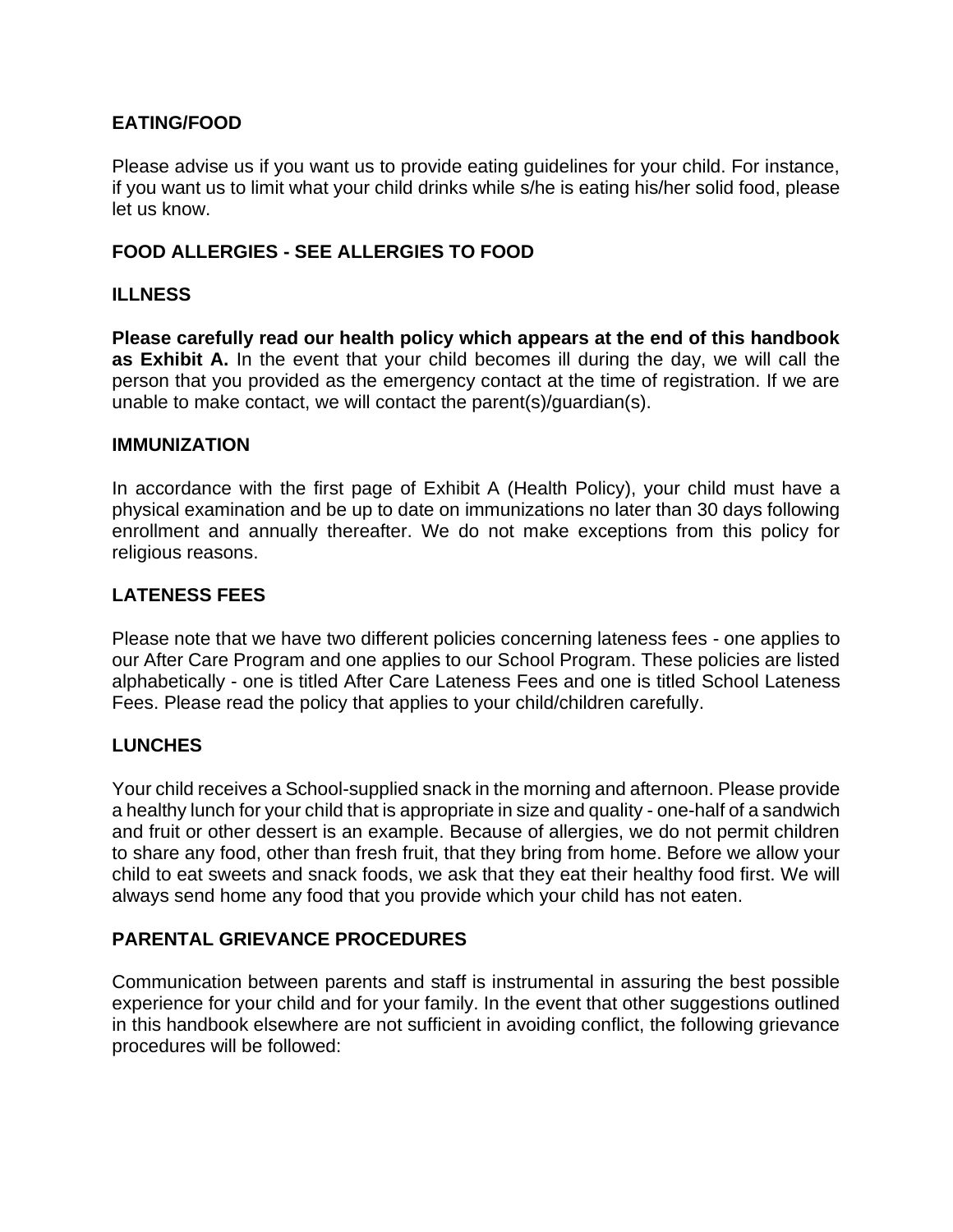1. When a problem arises, the parent(s)/guardian(s) have the option of scheduling a meeting (which will be held within two working days of the request) with the child's teacher and Christian School Director.

2. If the problem is not resolved, the parent(s)/guardian(s) may request a meeting with the Christian School Board member who serves as Liaison to/from the Board and School and/or the Pastor.

3. If the problem is not resolved, the parent(s)/guardian(s) may terminate their child's enrollment and our notification of withdrawal requirement will be waived.

#### **POTTY TRAINING (NOT APPLICABLE TO MOM'S MORNING OUT)**

**All children must be able to be independent in the bathroom prior to entering School**. If a child should have a "bathroom accident", the child, with the assistance of a teacher or an aide, will change into clean clothes. When the cleaning/changing process requires more adult assistance than the teacher is able to give, the emergency contact, provided at the time of registration, will be called.

#### **PROGRAMS**

St. Mark's Christian School offers programs for children from two to five years of age.

#### **2 years of age**

Mom's Morning Out - Tuesday and Thursday mornings from 9 am to 11:30 am. Must be 2 by March 31st.

#### **3 years of age**

PreSchool Programs: Monday through Friday from 9 am to 3 pm. Must be 3 by August  $31$ <sup>st</sup>. Monday, Wednesday and Friday mornings from 9 am to 11:30 am. Must be 3 by August 31<sub>st</sub>

#### **4 years of age**

Pre-Kindergarten Programs: Monday through Friday from 9 am to 3 pm. Must be 4 by August  $31$ <sup>st</sup>. Monday through Friday from 12:30 to 3 pm. Must be 4 by August  $31$ <sup>st</sup>.

#### **5 years of age**

Kindergarten offered Monday through Friday from 9 am to 3 pm. Must be 5 by August 31<sub>st</sub>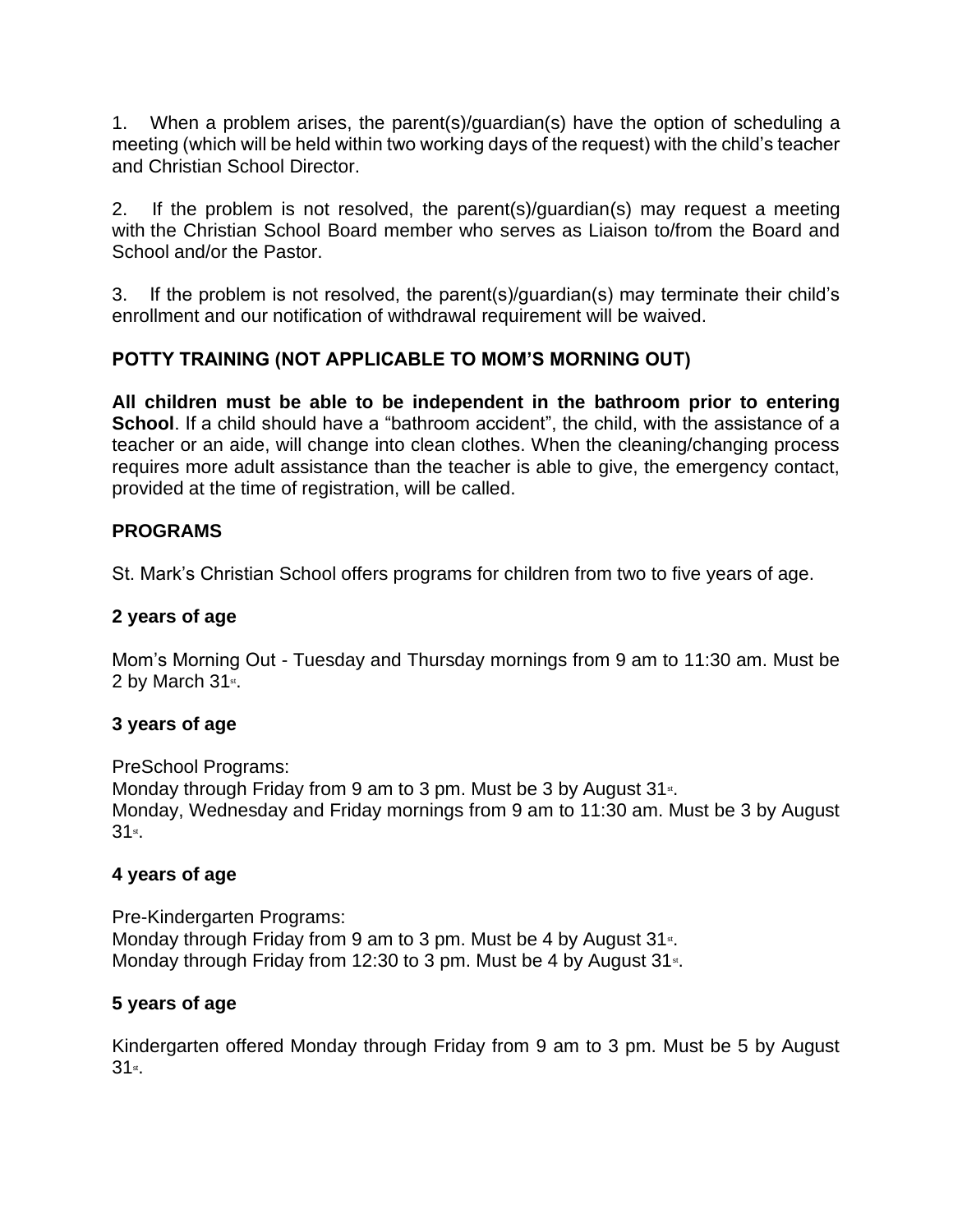#### **SCHOOL ATTIRE**

Our School does not have a uniform policy. Activities in School vary from day to day. We often work with paint and glue and we do wear smocks. However, please dress your child with these activities in mind. Most of our supplies are washable and non-toxic. However, we have found that some paint is difficult to remove from fabric. Remember - good clothes are best left to important occasions. Label all jackets, book bags and lunch bags with your child's name. We encourage you to be mindful of the weather as you dress your child. **We do go outside in the winter - hats and gloves are a necessity in cold weather!**

#### **SCHOOL CALENDAR**

Our calendar for the current School year is Exhibit B to this handbook

#### **SCHOOL LATENESS FEES**

Please call the School if something happens, while you are enroute, and you know that you will be late to pick up your child. If you do not pick up your child/children from our School at the end of their School day before 3:10 pm (or 11:40 in the case of our half-day programs), you are given a verbal warning and a four-week period is triggered. If there is a late pickup again within that four-week period, you receive a letter reminding you of our pick up procedure. If there is a third late pickup in the four-week period, our lateness fee, which is \$10 for every 15 minute period, applies and is to be paid at the time of pickup. If you continue to be consistently late (as per the above) in picking up your child/children from our School at the end of their School day which ends at 3 pm, your child must be enrolled in our After Care program at \$4 per hour.

#### **SCHOOL CLOSINGS**

We follow the procedures used by the Upper Darby School District. However, if we are closing our School when Upper Darby School District is not closing because of an emergency situation unique to our School, you will receive an automated telephone call advising you that we are closed or will be closing. It is **very important** that you always listen to these, and other, calls received from our School. In addition, you will receive Remind 101 text messages from your child's teacher whenever we will be closing (whether or not Upper Darby is closing) and all closings will also be posted on Facebook.

When we are forced to close the School due to weather or other emergencies, we do not make up the time by scheduling additional School days.

#### **SNACK/PARTY PROCEDURES**

We provide nutritious snacks daily for all children attending School on a full-day basis. Snacks may include, but are not limited to: water, milk, apple juice, any 100% juice, fruit, muffins, crackers and pretzels. **It is important that you let us know if your child has**